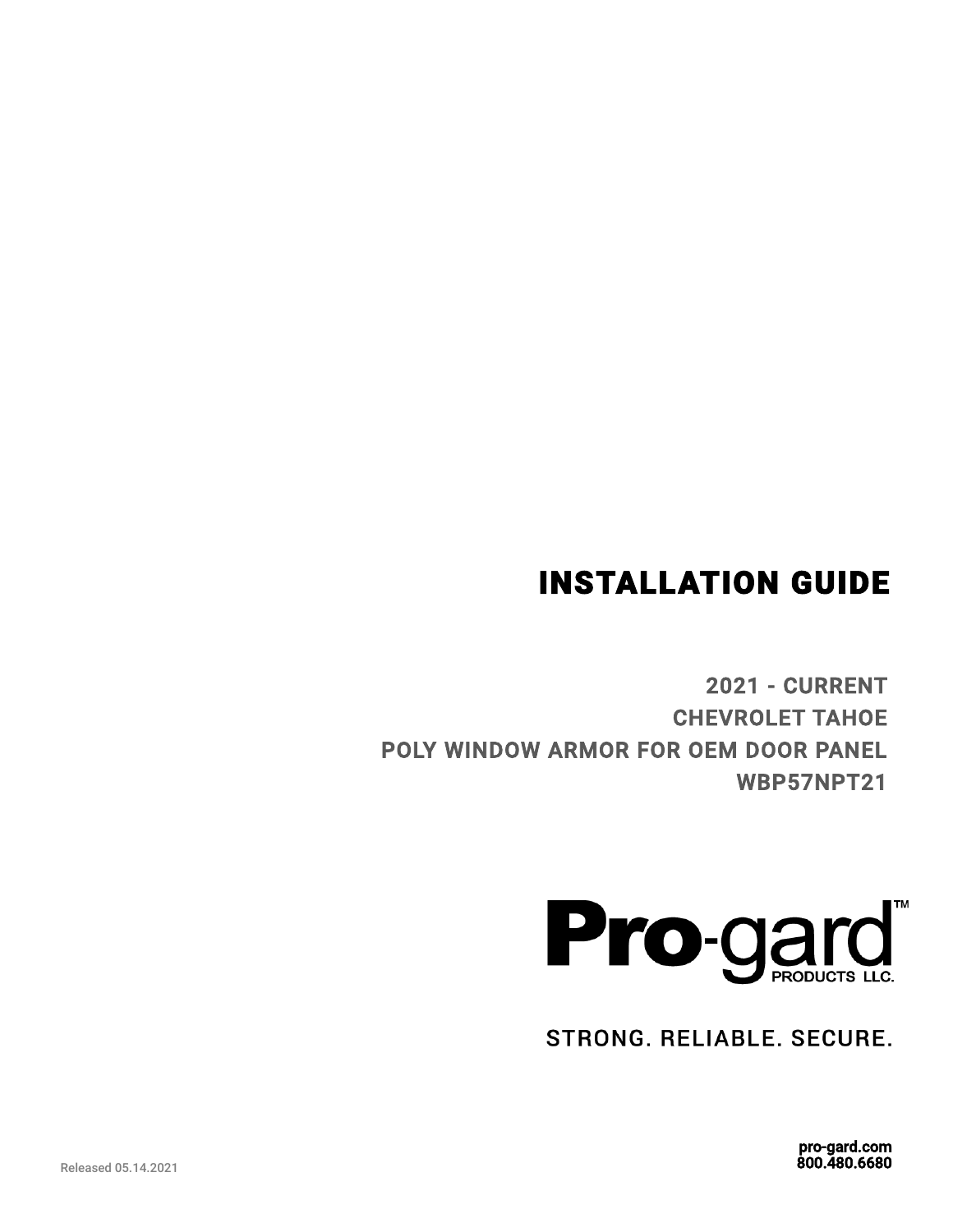#### THESE COMPONENTS ARE REQUIRED TO INSTALL THE REAR WINDOW ARMOR





4RWA572100

### I. The following tools will be required to complete the installation

A. #2 Phillips driver B. 7/64" Drill bit

## II. Read all instructions and refer to the last page to ensure all parts were received

 *WARNING: Locate all wiring, fuel lines, brake lines, coolant lines, and refrigerant lines before drilling any holes or installing any self-drilling fasteners.*

#### III. Window Armor Installation

- A. Raise the window armor assembly above the vehicle door and insert the lower frame flanges into the window track while setting the bottom bracket onto the OEM door panel. It is necessary to push on the front side of the lower window armor bracket in order to flex the window armor into place on the door.
- B. Ensure the armor is properly seated on the door panel.
- C. Align the upper bracket of the window armor to the vehicle window trim.
- D. Ensure the door panel is aligned with the door on all sides.
- E. Once fitted satisfactorily, drive (19) self-drilling screws [3X299] into the upper door (Fig. 1). It may be necessary to use a 7/64" drill bit to pre drill some of the holes.
- F. Repeat for the opposite side.

## Installation complete

If you have any problems with this installation or have any questions please call (800-480-6680) and ask for technical assistance.